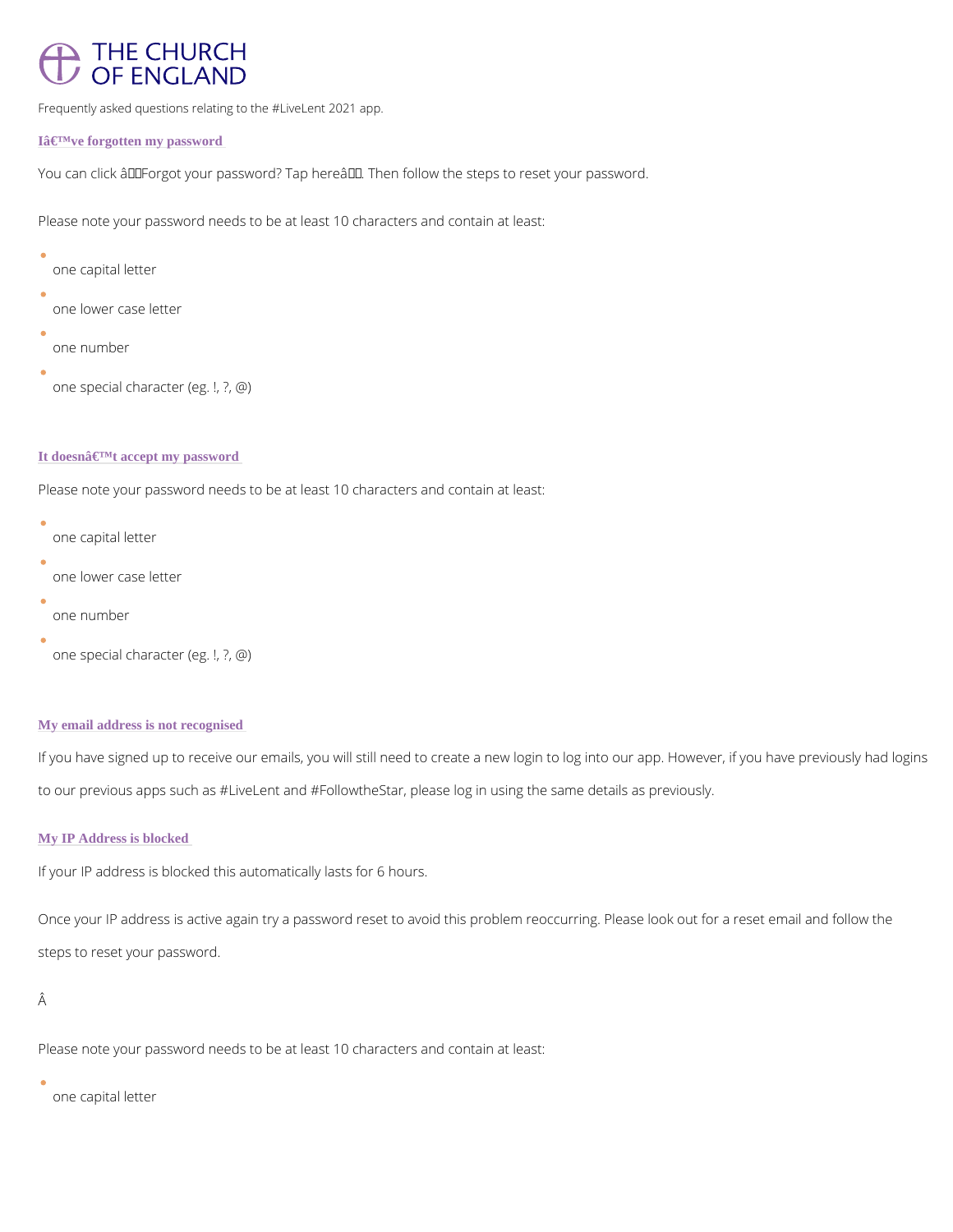```
one lower case letter
one number
one special character (eg. !, ?, @)
```
#### Why do I need to give my data to the Archbishop $\hat{a} \in \mathbb{N}$ s Council?

TheArchbishopsâ $\in$  TMs Coune nocfils even bodies that a tmoankael uCphothech InstTinuetsien has dies undertake work o Church of England at a national level and support the mission and ministries of the Church b Dioceses, schools and other ministries.

As we are collecting data such as your email address and first name, we need to let you know after this data securely and in line with GDPR. In this case, the organisation is the Archbish can collect the data  $\hat{a} \in$  "which is why the checkbox is mandatory. We only require your email

### I don $\hat{a} \in \mathbb{M}$  live in the UK, can I use the app?

Yes. At the moment some non-UK postcodes are not accepted but as this is not a mandatory field.

#### Is my device compatible?

iOS  $\hat{a} \in \mathcal{C}$  Devices running iOS 10 and above

How to check what version you are running:

Click on the  $\hat{a} \in \tilde{S}$  settings  $\hat{a} \in \tilde{S}$  app

Scroll down to and click  $a \in \tilde{a}$  General $a \in \mathbb{M}$ 

Click  $\hat{a} \in \tilde{A}$  About  $\hat{a} \in \tilde{A}$ 

 $\bullet$ 

In the second box down, besides  $\hat{a} \in \tilde{S}$  Software Version $\hat{a} \in \tilde{I}^M$  it will display the version numbe

Android  $\hat{a} \in$ " Devices running 4.4 and above

How to check what version you are running:

Click on the  $\hat{a} \in \tilde{S}$  Settings $\hat{a} \in \tilde{S}$  app

Search using the magnifying glass in the top right-hand corner for  $\hat{a} \in \tilde{A}$  Android version $\hat{a} \in \tilde{A}$ 

Click on the highlighted blue  $\hat{a} \in \tilde{A}$  android version $\hat{a} \in \tilde{A}$ 

In the second box down under  $\hat{a} \in \tilde{a}$  Android version $\hat{a} \in \tilde{a}$  it will display the version number